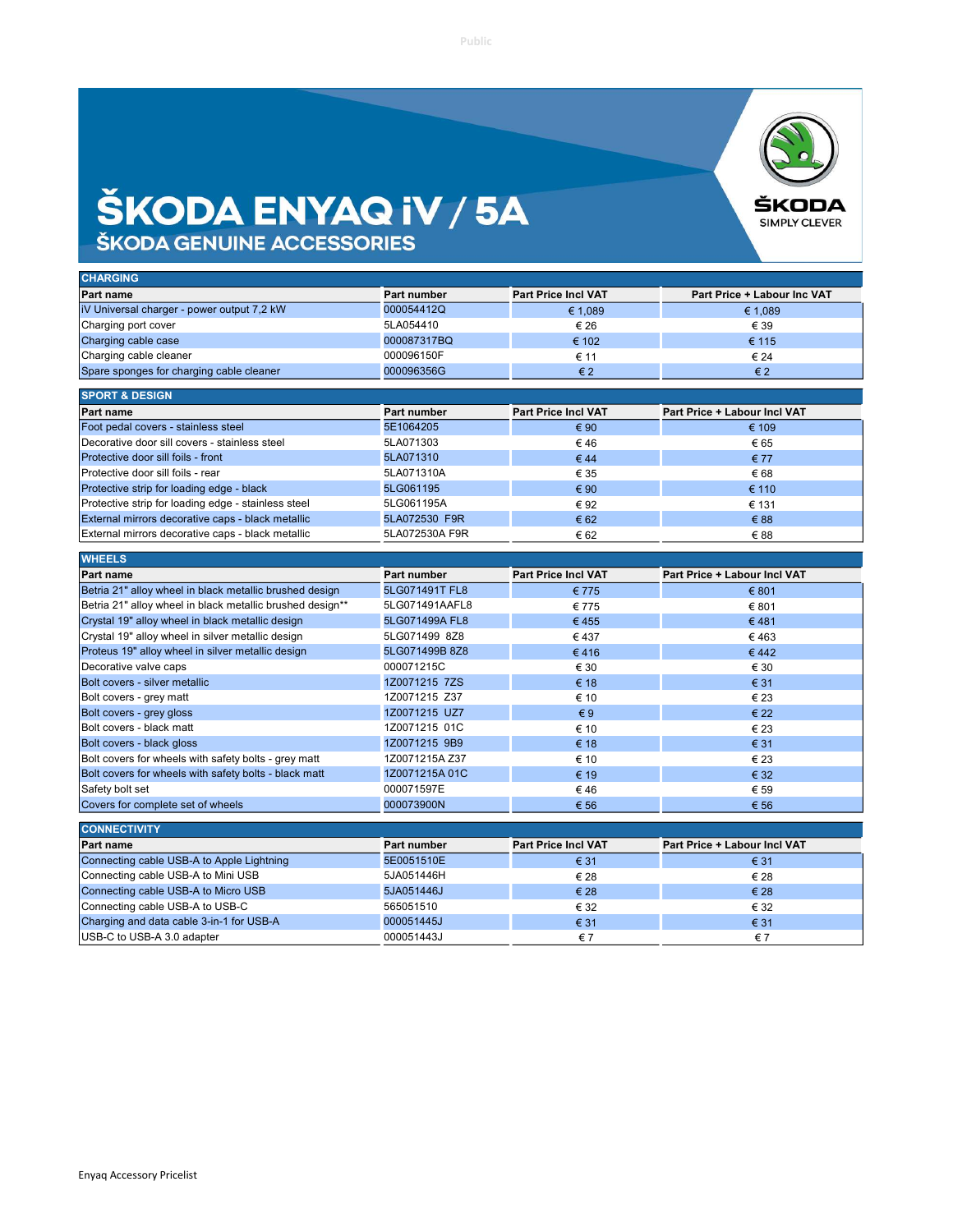| <b>COMFORT &amp; UTILITY</b>                        |                    |                            |                              |
|-----------------------------------------------------|--------------------|----------------------------|------------------------------|
| Part name                                           | <b>Part number</b> | <b>Part Price Incl VAT</b> | Part Price + Labour Incl VAT |
| Smart Holder - adapter                              | 3V0061128          | € 10                       | € 13                         |
| Smart Holder - hook                                 | 3V0061126          | $\epsilon$ 5               | $\epsilon$ 8                 |
| Smart Holder - hanger                               | 3V0061127          | € 26                       | € 29                         |
| Smart Holder - multimedia holder                    | 3V0061129          | € 24                       | € 27                         |
| Comfort Pack L                                      | 000061122D         | € 77                       | € 90                         |
| <b>Entertainment Pack</b>                           | 000061122K         | € 50                       | € 102                        |
| Interior LED reading lamp                           | 000069690L         | € 36                       | €49                          |
| Ashtray to cup holder                               | 000061142B         | € 15                       | € 28                         |
| Bin for door panel - black                          | 5JA061107 9B9      | € 16                       | € 29                         |
| Bin for door panel - beige                          | 5JA061107 WC4      | € 18                       | € 31                         |
| Umbrella                                            | 000087600G 9B9     | € 36                       | € 36                         |
| Thermo-electric cooling box - 15 I                  | 5L0065400          | € 213                      | € 226                        |
| Thermo-electric cooling box - 20 I                  | 000065400G         | € 369                      | € 382                        |
| Lid funnel for windscreen-washer reservoir          | 000096706          | $\epsilon$ 5               | € 5                          |
| Trapezium ice scraper                               | 000096010E         | $\epsilon$ 4               | € 17                         |
| <b>Brush</b>                                        | 000096011D         | € 12                       | € 25                         |
| Ski sack                                            | 000050515D         | € 148                      | € 148                        |
| Textile foot mats - Prestige (RHD)                  | 5LG061404A         | € 90                       | € 103                        |
| Textile foot mats - Prestige with grey nubuck (RHD) | 5LG061270A         | € 90                       | € 103                        |
| Foot rest "Lounge Step"                             | 000061141A         | € 97                       | € 110                        |
| All-weather foot mats with grey lettering (RHD)     | 5LA061500A         | € 55                       | € 68                         |
| All-weather foot mats with red lettering (RHD)      | 5LA061500C         | € 55                       | € 68                         |
| All-weather boot mat                                | 5LG061160          | € 54                       | € 67                         |
| Double-sided boot mat                               | 5LG061163          | € 103                      | € 116                        |
| Fold-out boot mat                                   | 5LG061210          | € 173                      | € 186                        |
| Plastic boot dish                                   | 5LG061162          | € 213                      | € 226                        |
| Aluminium partition for plastic boot dish           | 565017254          | € 52                       | € 65                         |
| Sliding dividing element                            | 000017254A         | € 15                       | € 28                         |
| Boot bag                                            | <b>DMK770003</b>   | € 60                       | € 60                         |
| Universal fixing element                            | 6V0061104          | € 15                       | € 15                         |
| Netting system - black                              | 5LG065110          | €75                        | € 88                         |
| Netting system - black                              | 5LG065110B         | € 67                       | € 80                         |
| Netting system - grey                               | 5LG065110A         | € 108                      | € 121                        |
| Multifunctional pocket                              | 654061103          | €43                        | € 56                         |
| Boot grille - transverse                            | 5LG017221          | € 294                      | € 372                        |
| Front mud flaps                                     | 5LG075111          | € 20                       | € 52                         |
| Rear mud flaps                                      | 5LG075101          | € 18                       | € 51                         |